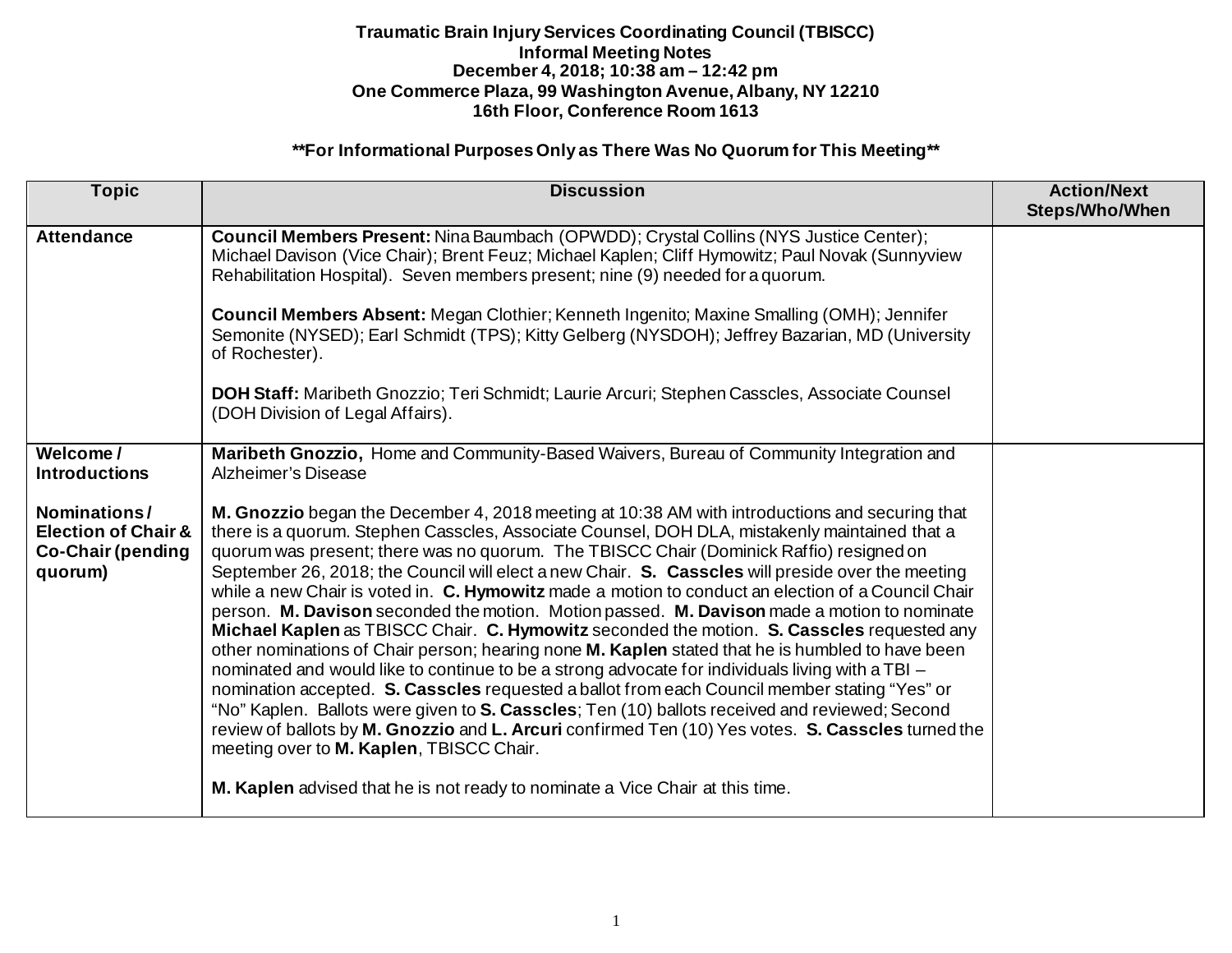| ** For Informational Purposes Only as There Was No Quorum for This Meeting** |                                                                                                       |  |  |  |
|------------------------------------------------------------------------------|-------------------------------------------------------------------------------------------------------|--|--|--|
| <b>Review and</b>                                                            | Meeting minutes of the April 24, 2018 TBISCC meeting were reviewed. C. Hymowitz and P. Novak          |  |  |  |
| <b>Approval of</b>                                                           | abstained due to not being members of the Council at the time of this meeting. B. Fez made a motion   |  |  |  |
| 4/24/18 and 9/26/18                                                          | to approve the minutes. M. Davison seconded the motion. Motion passed.                                |  |  |  |
| <b>TBISCC Meeting</b>                                                        |                                                                                                       |  |  |  |
| <b>Minutes</b>                                                               | Meeting minutes of the September 26, 2018 TBISCC meeting were reviewed. Since there was no            |  |  |  |
|                                                                              | quorum at this meeting, the minutes reflect that no formal action may be taken regarding meeting      |  |  |  |
|                                                                              | recommendations. C. Hymowitz requested that a copy of his topic suggestions paper be included         |  |  |  |
|                                                                              | with the meeting minutes. The group accepted the meeting notes for the September 26, 2018             |  |  |  |
|                                                                              | meeting.                                                                                              |  |  |  |
|                                                                              | M. Kaplen asked if there is a timeframe in which Council members are to be given meeting minutes?     |  |  |  |
|                                                                              | S. Casscles responded that per the by-laws, meeting minutes will be mailed to Council members         |  |  |  |
|                                                                              | thirty (30) days prior to the next meeting. M. Gnozzio reported that DOH has a process to get         |  |  |  |
|                                                                              | meeting minutes approved and posted on the website. M. Kaplen questioned why the Department           |  |  |  |
|                                                                              | has control over the Council meeting minutes if they vote on and approved the minutes? S. Casscles    |  |  |  |
|                                                                              | responded that because the minutes are publicly posted they need to go through an internal approval   |  |  |  |
|                                                                              | process. M. Kaplen requested scheduling a meeting with Council Chair, Co-Chair and DOH to             |  |  |  |
|                                                                              | discuss the roles of the Office of Governor Affairs and DOH DLA. C. Collins pointed out that previous |  |  |  |
|                                                                              | meeting minutes suggest a quorum is 11. S. Casscles advised that the quorum is based on the total     |  |  |  |
|                                                                              | number of possible appointees not the number of members currently serving, however the by-laws        |  |  |  |
|                                                                              | can be modified/revised. Every Council and Board operates differently. M. Kaplen asked if there are   |  |  |  |
|                                                                              | any Council's that compare to this one? S. Casscles will research.                                    |  |  |  |
|                                                                              |                                                                                                       |  |  |  |
| <b>Mission of the</b>                                                        | Stephen Casscles, Associate Counsel (DOH Division of Legal Affairs)                                   |  |  |  |
| <b>TBISCC as</b>                                                             |                                                                                                       |  |  |  |
| <b>Established by</b>                                                        | Handouts: New York State Traumatic Brain Injury Services Coordinating Council BY-LAWS (October        |  |  |  |
| Legislation /                                                                | 2014)                                                                                                 |  |  |  |
| <b>Discussion of</b>                                                         |                                                                                                       |  |  |  |
| <b>By-Laws</b>                                                               | S. Casscles presented that Public Health Law (PHL) Section 2744 is the mandate of the purpose of      |  |  |  |
|                                                                              | this Council. M. Kaplen asked what this Council can do with the mandate given by the Legislature?     |  |  |  |
|                                                                              | Can we create our own research and advocacy? B. Feuz reiterated his suggestion from the last          |  |  |  |
|                                                                              | Council meeting that each Council member write down a list of topics they would like to discuss at    |  |  |  |
|                                                                              | upcoming meetings. M. Kaplen offered to circulate an e-mail to initiate the discussion soliciting     |  |  |  |
|                                                                              | topics/issues to be addressed by the Council. P. Novak asked how the Council works with the           |  |  |  |
|                                                                              | Department to give recommendations? M. Gnozzio responded that in the past, recommendations            |  |  |  |
|                                                                              | were written letters generated by the Council and given to the Department; the Department then        |  |  |  |
|                                                                              | presented the recommendation(s) to the Governor's Office and responded back to the Council. M.        |  |  |  |
|                                                                              | Kaplen reported that in the past the Council has had presentations from outside organizations. S.     |  |  |  |
|                                                                              | Casscles advised that the Council should adhere to the approved agenda as much as possible during     |  |  |  |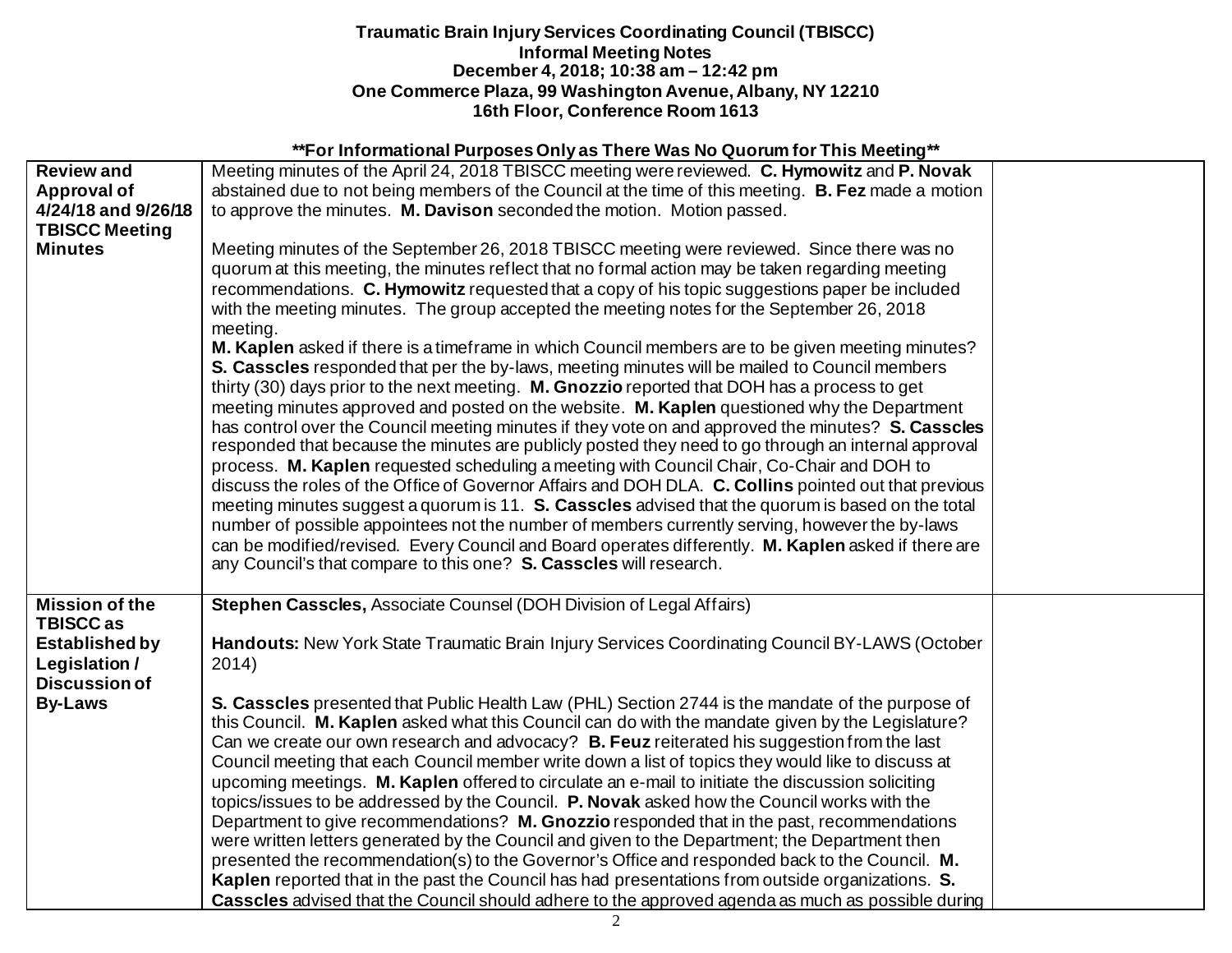# **\*\*For Informational Purposes Only as There Was No Quorum for This Meeting\*\***

|                       | <u>t of implificulture argueologing</u> as there has no gabrain for this moding                                                                                                                                                                                                                                                                                                                                                                                                                                                                                                                                                                                                                                                                                                                                                                                                                                                                                                                                                                                                                                                                                                                                                                                                                                                                                                                                                                                                                                                                                                                                                                                                         |                                                       |
|-----------------------|-----------------------------------------------------------------------------------------------------------------------------------------------------------------------------------------------------------------------------------------------------------------------------------------------------------------------------------------------------------------------------------------------------------------------------------------------------------------------------------------------------------------------------------------------------------------------------------------------------------------------------------------------------------------------------------------------------------------------------------------------------------------------------------------------------------------------------------------------------------------------------------------------------------------------------------------------------------------------------------------------------------------------------------------------------------------------------------------------------------------------------------------------------------------------------------------------------------------------------------------------------------------------------------------------------------------------------------------------------------------------------------------------------------------------------------------------------------------------------------------------------------------------------------------------------------------------------------------------------------------------------------------------------------------------------------------|-------------------------------------------------------|
|                       | Council meetings and deliberate using "Robert's Rules of Agenda". To deviate from the agenda<br>would require a suspension of the rules.                                                                                                                                                                                                                                                                                                                                                                                                                                                                                                                                                                                                                                                                                                                                                                                                                                                                                                                                                                                                                                                                                                                                                                                                                                                                                                                                                                                                                                                                                                                                                |                                                       |
|                       | TBISCC Council Members reviewed the NYS TBISCC By-Laws: C. Hymowitz pointed out on page 1<br>membership shall consist of 17 members however, during other discussions membership was said to<br>be 19. S. Casscles stated the number is 19. M. Kaplen asked if notice must be given to the public<br>or Council members before amending the By-Laws? S. Casscles responded that he will offer an<br>answer before any amendments are adopted. M. Davison inquired about vacant seats on the<br>Council and the number of members. S. Casscles confirmed that Anne Marie Calabrese is a voting<br>member of the Council because the Office of Victims Services is in the Legislative paper as a<br>member. M. Davison suggested the Council identify current members and those who are Ad Hoc<br>members. He indicated that efforts should be made to appoint members to vacant seats. M.<br>Gnozzio advised members there are Legislative appointments that require re-nomination, and terms<br>are quite extended. S. Casscles provided clarification on page 2: A of the Council By-Laws; a State<br>agency representative cannot be Chair of this Council, but they may vote. C. Hymowitz commented<br>on page 3: Article IV of the By-Laws the by-laws indicate:<br>"Should a member of the Council fail to attend two (2) regularly scheduled Council meetings without a<br>valid excuse acceptable to the Chair within two calendar years, the Council Chairperson shall<br>recommend to the appointing authority that such member be removed from the Council and a new<br>member be appointed to fill the vacancy"<br>And presented that these requirements should be enforced. | <b>Provide TBISCC</b>                                 |
|                       |                                                                                                                                                                                                                                                                                                                                                                                                                                                                                                                                                                                                                                                                                                                                                                                                                                                                                                                                                                                                                                                                                                                                                                                                                                                                                                                                                                                                                                                                                                                                                                                                                                                                                         | <b>Members with a Word</b><br>document version of By- |
|                       | M. Kaplen commented that the Council members should decide if they are able to commit to the time<br>and effort to actively participate in the Council's efforts. Members should decide if they want to be on<br>the Council and participate. C. Hymowitz suggested reviewing Council members attendance history<br>at the next meeting. C. Hymowitz suggested to members that at least one meeting annually, be held<br>in a different region in the state. Attached is a list of topics/issues Mr. Hymowitz previously prepared<br>for the Council to consider for future discussion M. Kaplen commented that pursuant to 4: Article VII<br>of the By-Laws; current subcommittees are Repatriation and UAS. M. Kaplen asked, who is the<br>Council's conduit to the Department of Health. M. Gnozzio answered, she will serve as the liaison to<br>the Council until Lana I. Earle, DLTC Division Director begins to attend the Council meetings. M.<br>Gnozzio provided contact information for Ms. Earle. M. Kaplen requested a Word document version<br>of the By-Laws. S. Casscles provided his contact information.                                                                                                                                                                                                                                                                                                                                                                                                                                                                                                                                                              | Laws                                                  |
| <b>Public Comment</b> | Julie Keagan, Disability Rights New York (DRNY): Suggested that Council membership should<br>include a representative from DRNY.                                                                                                                                                                                                                                                                                                                                                                                                                                                                                                                                                                                                                                                                                                                                                                                                                                                                                                                                                                                                                                                                                                                                                                                                                                                                                                                                                                                                                                                                                                                                                        |                                                       |
|                       |                                                                                                                                                                                                                                                                                                                                                                                                                                                                                                                                                                                                                                                                                                                                                                                                                                                                                                                                                                                                                                                                                                                                                                                                                                                                                                                                                                                                                                                                                                                                                                                                                                                                                         |                                                       |